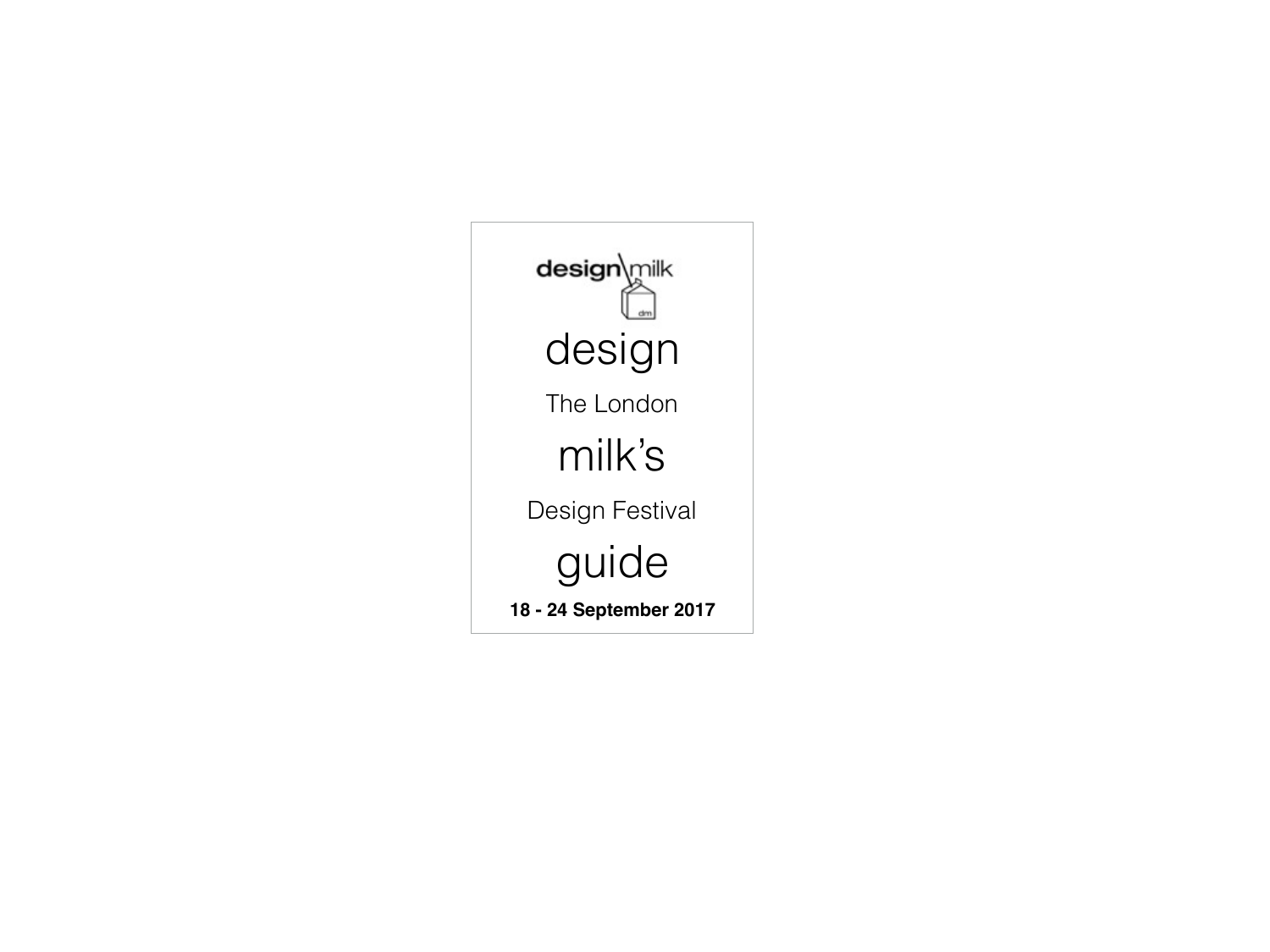

# A guide to the London Design Festival

Following the success of the Design Geek Guide to the London Design Festival, Design Milk is producing a handy paper guide to 2017's London Design Festival, working with the team behind confessions of a design geek for on-the-ground London insights

**20,000** guides will be printed and distributed throughout London at key design destination.

#### **Design Destinations**

100% Design, Decorex, designjunction, Designersblock, London Design Fair.

### **Design Districts**

Bankside Design District, Brixton Design Trail, Brompton Design District, Chelsea Design Quarter, Clerkenwell Design Quarter, Islington Design District, King's Cross Creative Quarter, Shoreditch Design Triangle.

### **Design Stores and Hubs**

Ace Hotel, Citizen M Hotel, Shoreditch, Bankside & Tower Hill. Design Stores including, West Elm, Skandium, SCP, Creative Clerkenwell.

## **Digital Guide**

The guide was also available to view online, along with a specific guide hashtag #designmilkLDF17

In 2016, the guide received 3100 loves on Social Media & 500 Comments online made about the guide during LDF.

Shared via Design Milk & Design Journalist Katie Treggiden's Social Media Network

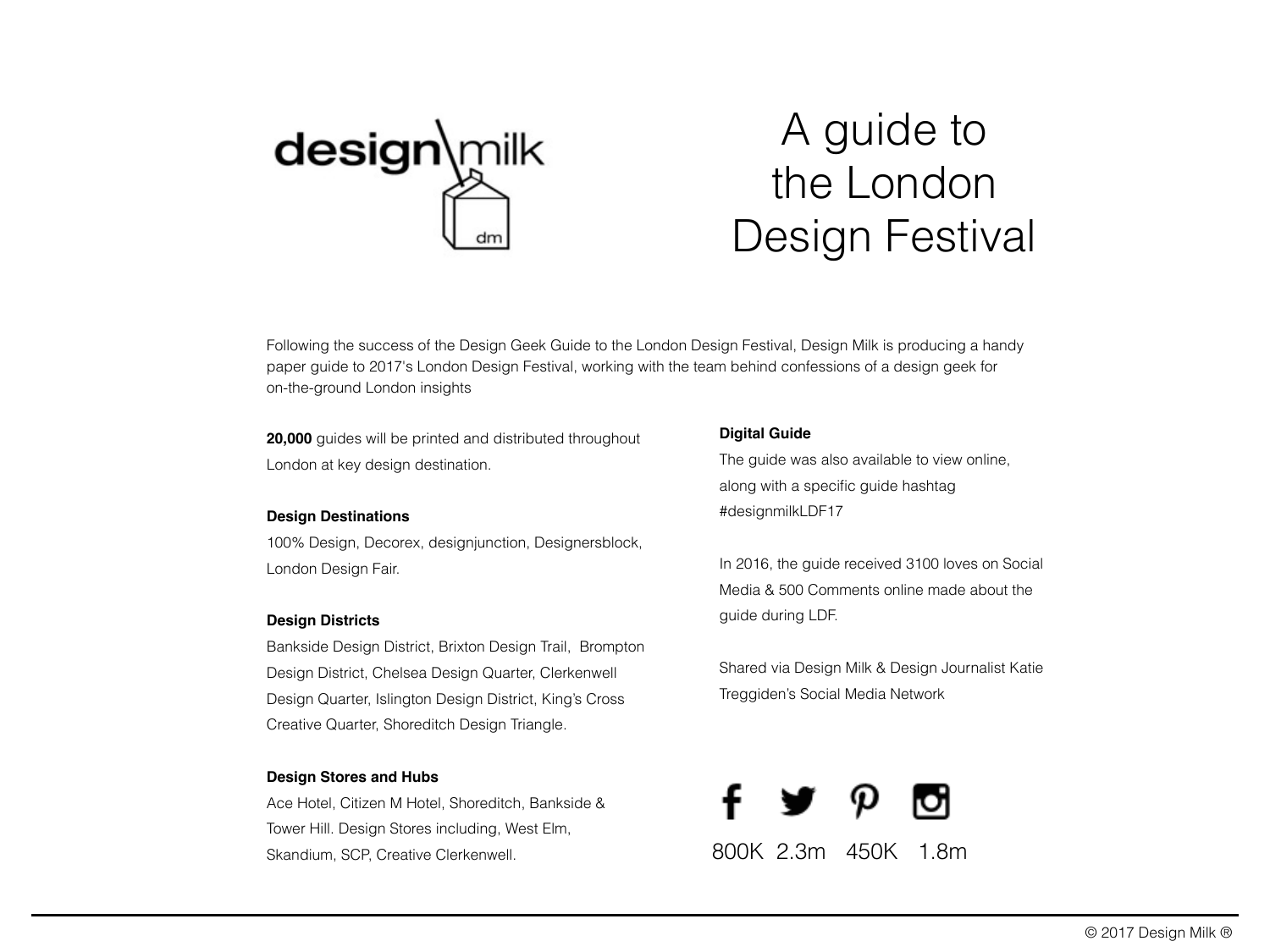

## Produced by Design Milk

## **Design Milk**

Ready for your daily dose of vitamin D (that's "D" for design!)? An online magazine dedicated to modern design, Design Milk offers what's new in art, architecture, interior design, furniture and decor, fashion and technology. Always fresh + never sour, Design Milk fills your thirsty cup to the brim with design finds from around the world. Drink up!

Design Milk has been featured in the Los Angeles Times, Time Out New York, The San Francisco Chronicle, was one of the Google Reader Engineers' Staff Picks and has been noted on Twitter's "Who to Follow" list of influencers in Art and Design. It's also been featured in books, and is read by many entertainers, hundreds of retailers, magazine editors, and HGTV hosts and designers. Tweets from @designmilk have been featured in Dwell magazine and on HGTV.

Design Milk is a 2013 winner of the A' Design Award.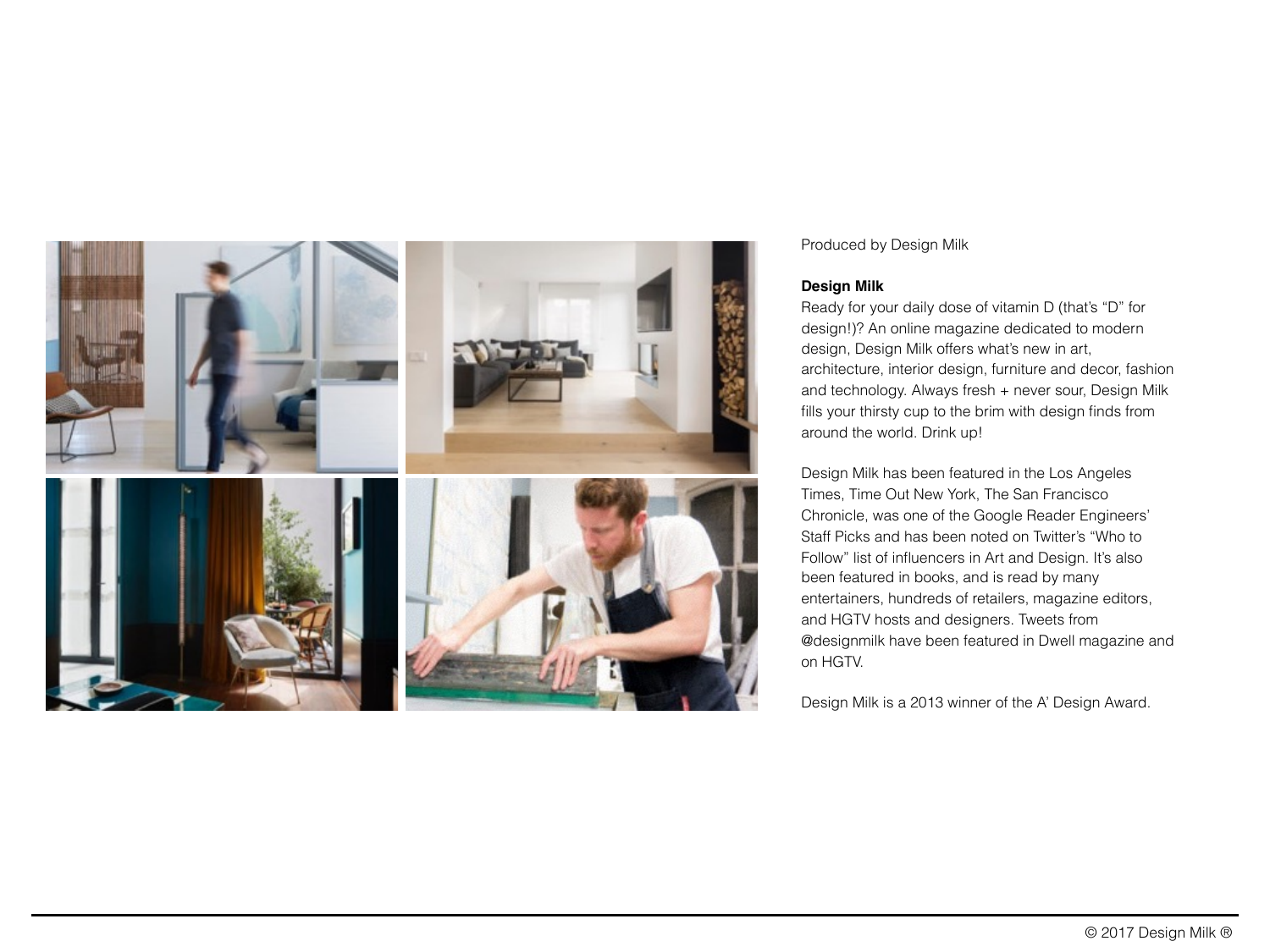

## Written by Design Journalist **Katie Treggiden**

### **Katie Treggiden**

Katie Treggiden is a design festival veteran with an average of 10 international trade shows under her belt every year. Her award-winning blog, confessions of a design geek, discovered and championed new designers, while her independent magazine Fiera, was launched with the aim of discovering new talent at the world's design fairs. She is also a freelance design writer with more than 15 years experience in the creative industries. She regularly contributes to publications such as the Guardian, Crafts Magazine, Elle Decoration, Design Milk and Monocle24. She has written three books – her latest, Urban Potters, is out now.

# **"I feel grateful and lucky to have Katie as part of my team." Jaime Derringer, Design Milk**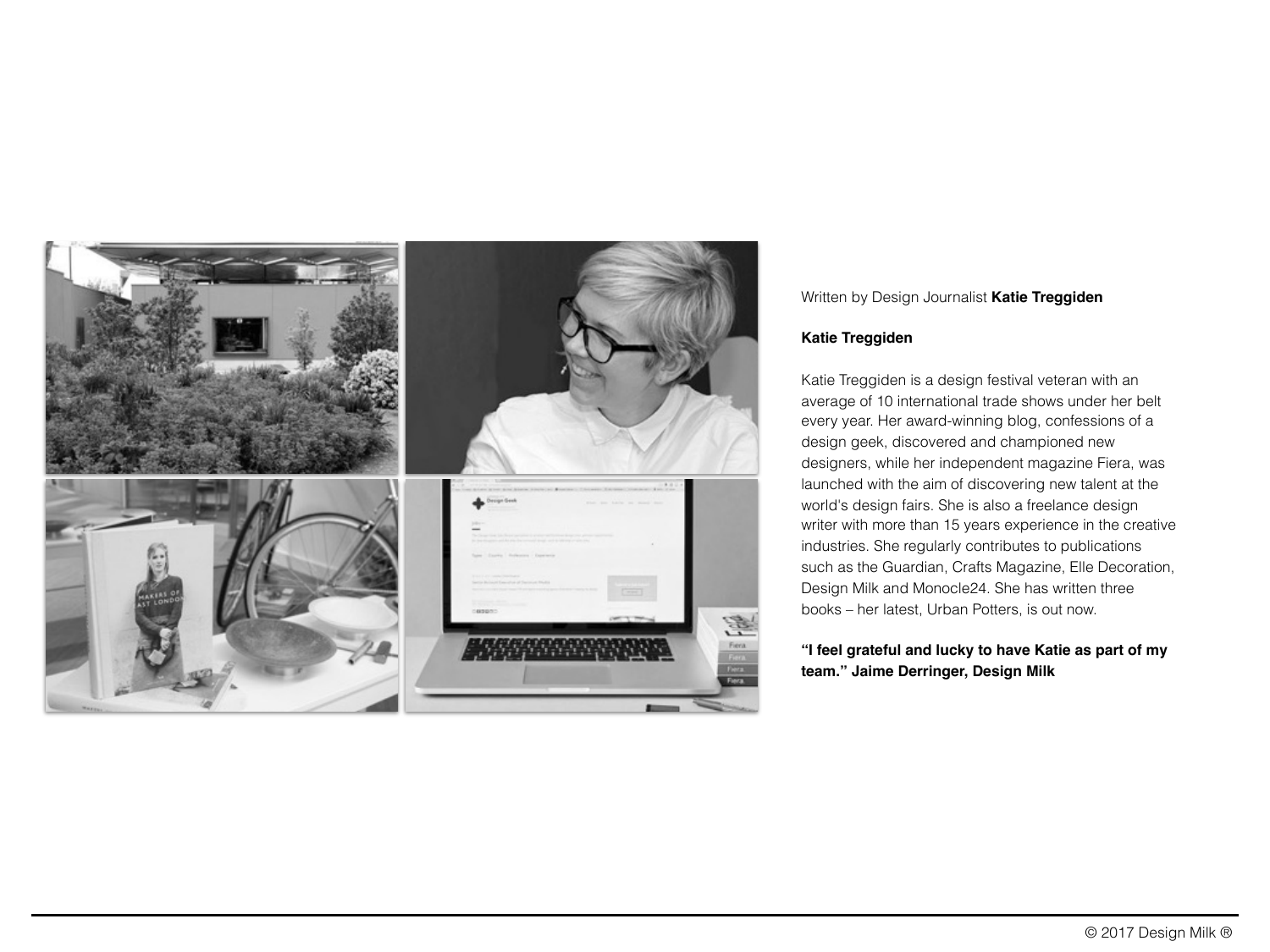# Design Milk advertising

A very limited number of advertising opportunities are available in the guide.

# **Large Advert**

**Ref L01.** Large Advert on back page = \$2,000 / £1,500 **Ref L02.** Large Advert in guide = \$1,350 / £1,000

**Small Advert Ref S01.** Small Advert. In guide = \$660 / £500

**Sponsored Content Ref SC1.** Sponsored Content = \$1,350 / £1,000

For advertisement sizes and sponsored content please review following pages.

*All advertisers were subject to approval – both product and creative had to be a good fit for Design Milk and our audience.*



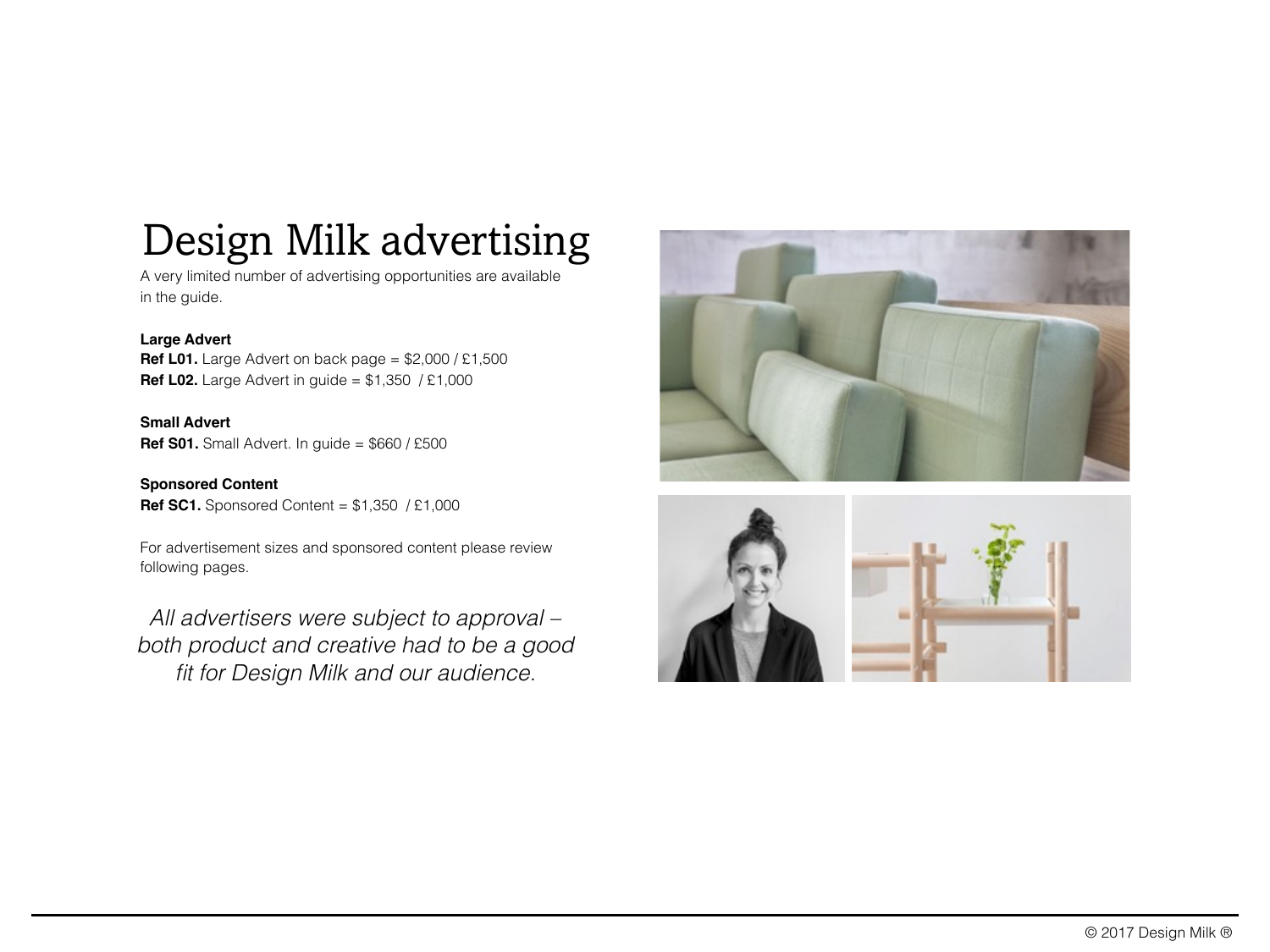

www.RichBrilliantWilling.com Contemporary LED lighting designed and manufactured in New York.



## 17–25 SEPTEMBER 2016



legs up a wall for a pue 'sannulu mai



**A** resve some daba in your schedule to allow for the unexpected. It's a good idea to have a blau' pnt dou, t be afraid to react to lastminute suggestions. **10** And finally, make snus *hou euloh* i<sub>f!</sub> yon can't see everything – there are more than 200 events – so it's a question of managing

pue (1no 6uissim 10 having a good time.



Blackhorse Workshop & South

East Makers Club Wooden Matters by Ma-tt-er x Blackhorse Workshop comprises talks, workshops and demonstrations exploring the future of wood.  $9.30$ am – 5.30pm 1–2 Sutherland Road Path, Walthamstow, E17 6BX (13) blackhorseworkshop.co.uk South East Makers Club: Arrive at the Deptford Job Centre to collect a trail map, and pick up stamps at stops including street-art projects, Simple Shape's Experiments in Clay exhibition, a Peckham design market

and a designer pub quiz. 10am – 6pm Deptford Job Centre, 120 Deptford High Street, SE8 4NP (22)<br>southeastmakersclub.co.uk

> BLACKHORSE LANE

massage your feet

forget to eat. know wou you? run into at LDF!

of  $\gamma$ to do the torm to stop and sit down for breakfast, lunch and dinner no matter how uo 106 an non uonw your agenda – it'll give you the energy to get through the day. **6** Wear tlat comfortable shoes, saous buluuni Nileapi with lots of support – they'll protect your feet and your back.

And clothes you feel comhortable and confdent in – you never

and cheaper than you might expect. 3 Book accommodation as centrally as you can afford – and consider staying in town even if you live within commuting distance. Time spent on trains is all time that conld be spent looking at jubisap 4 Carry water and your default pick-meup snack on you at all times – with somit

to see, it's too easy to



Camilla Barnard is making an entire stationery shop out of wood. Also look out for Lambert Kamps, Giulia Liverani and Kelcey Towell. 11am – 7pm Bargehouse Street, SE1 9PH

( 23 ) verydesignersblo<mark>ck.c</mark>om WHILE YOU'RE THERE

Bankside Design Dist<mark>ric</mark>t Pop into Oxo Tower Wharf for Mr Jones



Take it from a girl sananh  $1$ 'neven't  $S$ sylesq) dot one' pn) a pre-pay Oyster card an, no A ains a yew pue got plenty of credit – that way you can be done pue sasnq <sub>#0</sub> pue uo Tubes to your heart's content. (Allow an hour to get from one part of London to another.)

LDF16 SURVIVAL TIPS

Watches x Anthony Burrill, Designed in Colour and Wagumi's Japanese craft

Finish in the Tate Modern for the new 64.5-metre Switch House by Herzog & de Meuron, Jasper Morrison's first major retrospective Thingness, and a glass of something fizzy at the Terrace Bar - you've

10am – 6pm (Terrace Bar until 5pm)

workshops  $11am - 7pm$ Oxo Tower Wharf, Bargehouse Street, South Bank,

And don't be afraid to hop in a black cab if you're starting to fag – they're often quicker

earned it!

SE1 9PH ( 23 ) oxotower.co.uk

Tate Modern, Bankside, SE1 9TG ( 24 )

tate.org.uk

who knows, these are must-follow tips if you're going to make it through this nine-day week in one piece: 1 Pre-register or buy tickets for all the events you want to attend in advance. Some require preregistration even if they're free – and you'll get the best prices and avoid

We have scoured the official guides, trawled thousands of emails, sorted through invitations and tapped up friends in the know to pull together this condensed guide to the London Design Festival. Sorted by day and by district, it contains all you need to get out there and enjoy the festival. confessions of a design geek has been

covering the London Design Festival for six years and founding editor Katie Treggiden is a trade-show veteran, visiting at least 10 every year. In this handy day-by-day guide she has shared insider info and years of experience to help you navigate the 200+ events taking place across the capital.

"Use this guide as a starting point and then keep your eyes peeled for the red LDF16 fags, explore and get lost a little," she says. "Often the best part of any festival is the unexpected."

Use the hashtag #designgeekLDF16 to let us know what you're up to.

We'll keep adding things to the guide at confessionsofadesigngeek.com/LDF16 as they are announced, so keep an eye on the digital version for extra ideas.

NB Entry is free unless otherwise stated. Prices take into account pre-registration – prices on the door may be more. Maps are for illustrative purposes only. Please use addresses provided for navigation. All information is correct at the time of going to print and opening hours are for the dates suggested – hours on other days may vary. Please check details with event organisers before travelling. Enjoy!



We specialise in product and furniture design jobs, genuine opportunities for new designers, and the jobs that surround design, including editorial and sales roles.

 Find out more at: confessionsofadesigngeek.com/jobs



15-29 September 2016 Flock's new furniture collection in collaboration with Metier take over the windows at Search&Rescue, 129 Church St, N16 0UH studio@flock.org.uk www.fock.org.uk Studioflock Flock **StudioFlock** 

Blenheim Road

Tavistock Avenue

Clifton Road

Blackhorse Lane

To de Media

Sutherland Road Siand Rd Path

22





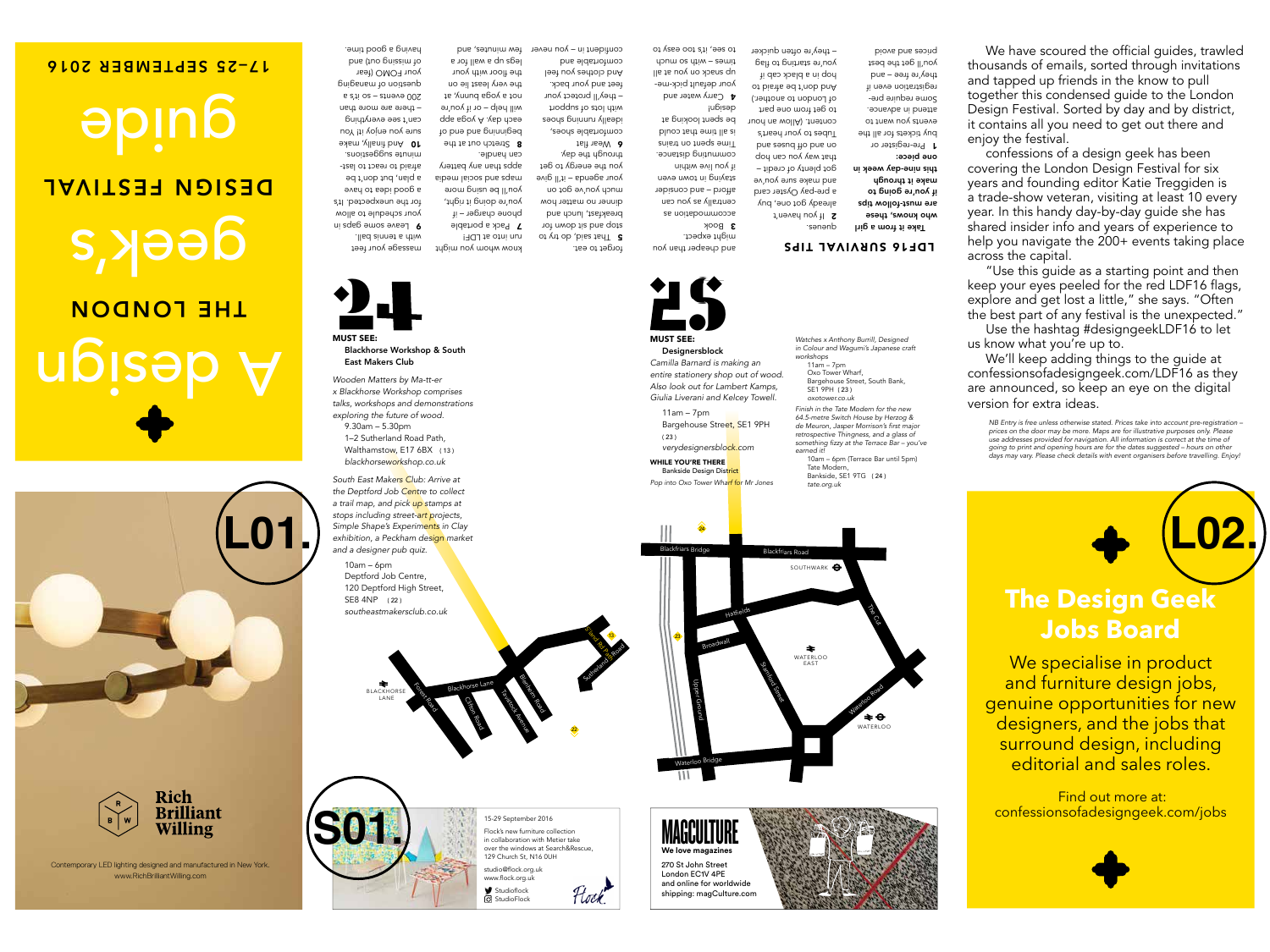

#### **Creative Matters**

Creative Matters is a founday 'creative futures' forum including taks, workshops, master-classes, round-tables, installations, exhibitions and networking events.

Yeshen Venema's product photography demos and workshops - all day

Round Table on Internships at 4pm, hosted by Katie Treggiden with 2 Lovely Gays, Ella Doran and Intern Magazine editor Alec Dudson

 $11am - 7pm$ Oxo Tower Wharf, Bargehouse Street, SE1 9PH (23. CWREAF)

verydesignersblock.com/ events/creative-matters



#### MUST SEE:

**Brixton Design District** For the first time, Brixton gets its own LDF Design District this year, inaugurating the event with the theme 'Rebel Rebel'. Highlights include:

A special edition of the Crafty Fox Market for LDP

The Dogstar, 389 Coldharbour Lane, SW9 8LC (1) 11am - Spm

Car Turner Architects' Pop Brücton

49 Brixton Station Road, SW9 8PO 121  $9am - 11gm$ 

Eley Kishimoto and Dolman Bowles' Flash Crossing

Junction of Coldharbour Lane/Atlantic Road, SW9 8LQ 24 hours a day (3) brixtondesigntrail.com



#### **MUST SEE:** LDF at the V&A

The Victoria & Albert Museum is the 'hub' of LDF, with sitespecific installations by big-name designers. Highlights include:

The Green Room: a reinterpretation of the clock by Studio Glithero x Panerai in the stainvoll of Staircase G, Level 6.

Beloved: Tabanloğu Architects' interpretation of the 1943 novel Madonna in a Fur Coat on the bridge over the Medieval & Reansissance galleries.

Foil by Benjamin Hubert x Braun: a 20-metre moving metallic ribbon made of 50,000 mirrored steel panels in the Tapestry Gallery.

 $10am - 5.45cm$ Victoria & Albert Museum. Cromwell Road, SW7 2RL (4)

vam.ac.uk WHILE YOU'RE THERE:

#### **Brompton Design District** No Ordnay Love by Martino Gamper with Friends  $50um - 6ae$

SEE .. DS Gallery 3 Launomton Place, W8 SRL (5) seeds/unders.com Breathless: I've glassmaking<br>demonstrations with Dechem, Tomas Alonso, Studio Swing and Michael

Arustassiecka  $10am = 7cm$ The Gatage,<br>1 North Terrace, SW3 28A (6) bromptondesigndistrict.com

Diny Furniture x The Shit Museum: the launch of the Toilet issue 10am - 6pm<br>1 North Terson, SW3 28A (6) bromptondesigndistrict.com

The Smile by Alison Brooks Architects a

Angl x AHEC: a 34-metre cross-laminated nalpwood installation  $10am - 9pm$ Rootstein Hookins Parade Ground Chalses College of Art and Design 16 John Islip Street, SW1P 4JU (7)



#### **MUST SEE:** London Design Biennale

36 nations from six continents respond to theme of Utopia by Design at Somerset House.

Forecast by Edward Barber and Jay Osgerby evokes Britain's nautical history, renewable energy hopes and weather fixation.

Norway's Reaching for Utopia -Inclusive Design in Practice makes the case for inclusive design, showcasing civic projects with social banefits.

Mezzing in Lebanon, curated by Annabel Karim Kassar, presents the people as designers. "The street is where design is created," she says.

Tickets from £17.35  $10am - 6pm$ Somerset House, Strand, WC2R 1LA ca:

londondesignbiennale.com WHILE YOU'RE THERE:

#### Central

British design brand HAM takes over the windows of West Elm with those iconic black bunnies and screwn-printing sanche de consu  $10am - Jpm$ West Dr. 209 Tottenham Court Road, W1T 7PN 近期 westelm.co.uk

Brown Batty: The Anthotypal Teapot shows how this familiar form became an icon 10am - épm Vitace

3-5 Duke Street, W1U 3ED  $(10)$ vitage com/obv



Decorex & 100% Design

NB Wechesday is a track day fo both shows, so if you're not in the<br>industry visit Decorex on Tuesday and 100% Design on Saturday.

#### Decorex

CraftHouse curated by The New Craftsmon's Catherine Lock explores how we eat, sleep, bathe and work.

Corinne Julius invites 14 designer makers to create new work for Future Heritage, a showcase of materiality and craft.

Plus: Tom Raffield, Sebastian Cox and Eleanor Pritchard launch new work.

#### From £15 10am - Spm Syon Park, Brentford, Middlesex, TW8 8JF (11)

Shuttle buses every 20 minutes from Design Centre Chelsea Harbour. Osterley Tube Station and Richmond Train attation.) decorex.com

100% Design Look out for Mairi Helena, Matthew

Pope and Kate Cledwyn in the Emerging Talents section.

The taiks programme, curated by the Design Museum, promises "agenda-setting discussions exploring trends in contemporary practice and the future of design." From £15

 $10am - 6am$ Olympia London, Hammersmith Road, W14 BUX (12)

100percentdesign.co.uk WHILE YOU'RE THERE:

Robert Penn The Future of Craftsmen is a talk from Robert Penn, author of The Man Who Made Things Out of Trees - a Atlesignbookslub book. Zoyn - Rom, 21 September Blackbaran Worksborn. 1-2 Sutherland Road Path, Walthamstow, E17 6BX (13) blackharseworkshop.co.uk



#### The London Design Fair Tent London and Super Brands London come together under a new umbrella.

(NB Thursday and Friday are track days<br>for the London Design Fair, so if you're not in the industry, visit on Saturday or Sunday instead.)

100% Norway: Max Fraser curates the best of contemporary Noneegian design. Hear Katie Treggiden moderate a panel comprising Max and some of the designers at 3pm.

This is India: a country-specific pavilion designed by Kangan Arora showcasing Indian design curated by Tilpol's Spandana Gopal.

Max Lamb, Sebastian Cox, Lucy Kurrein and Giles Miller present the Trentino Collaborations, new work created with manufacturers from the region.

Plus: look out for Marie Eklund, Trapis Flensted, Forest + Found and Juli Bolaños Durman.

From £10  $10am - 7pm$ Old Truman Browery, 26 Hanbury Street, E1 6QR 0.14.3

londondesignfair.co.uk



Relia Kaneko explores Japan's<br>Wabi-sabi philosophy in All That is Broken is Not Lost, her exhibition of broken pieces of ceramics.  $11 \mu m = 6 \mu m$ 

Elementary Store, 77 Redchurch Street, E2 70J (15) elementarystate.co.uk Read<mark>y M</mark>ade Go 2: Modern Design Review x Acir Histol present items created by local desi<mark>ane</mark>s for permanent use in the hotel Open 24 hours a day **Los** Hotel lobby. 00 Showdish High Street, E1 6JQ <mark>Ltá |</mark><br><mark>A</mark>rahatel.com/landon <mark>aoi</mark>ng / Packing is an exhibition of<br>aoiable flat-pack seating for small-space ing by Dean Edmonds. 11am - 7pm<br>Toykobike,

87-89 Taberracie Street EC2A 4BA (17)<br>tokyobike.co.uk

 $11am = 7pm$ magCulture, 270 St John Street, EC1V 4PE | 19 | nasculture.com

> Present & Correct presents Er<mark>ror.</mark> 200 ensure and their peckagin  $12$ roon = 6.30pm hesent & Correct 23 Arlington Wey, EC1R 1LW (20) presentandosmet.com Omer Arbei's light installation f<mark>or B</mark>occi,<br>44, comprises more than 300 fr<mark>ee-p</mark>ouned

> > r, ceng, Lik

suppliers and products and set aluminium forma up trade accounts instantly. We 9am - 11pm Barbican Toyer, Level G. are the official digital partners of **Sarbican Centre, Silk Street**, 2Y 6DS 1211

**SC1.**sex, TWB EJF Stand L302, 100% Da **BLX 191 Israel 98, Lo**  $\arg 26$ **GOR (111)** 

order directly from suppliers. Use our mobile site as you walk the shows to save your favourite Decorex, 100% Design and t Design Fair - come and f



curated by Jim Rokos, celebrates the connection between dysloxia and creativity and includes work by Sebastian Bergne, Terence Woodgate and Tom Raffield. Plus: Bethan Gray, William Branton and Tom Plgeon launch new work. From £12  $11am - 7pm$ 1 Granary Square, King's Cross, N1C 4AA (18) thedesignjunction.co.uk WHILE YOU'RE THERE: Islington Design District & Clerkenwell Design Quarter magCulture offers a speciall<mark>y cu</mark>rated selection of design magazines **SPONSORED CONTENT** LDF ON YOUR MOBILE: eporta is the trade-only sourcing platform for furniture, lighting and interiors accessories helping buyers discover and